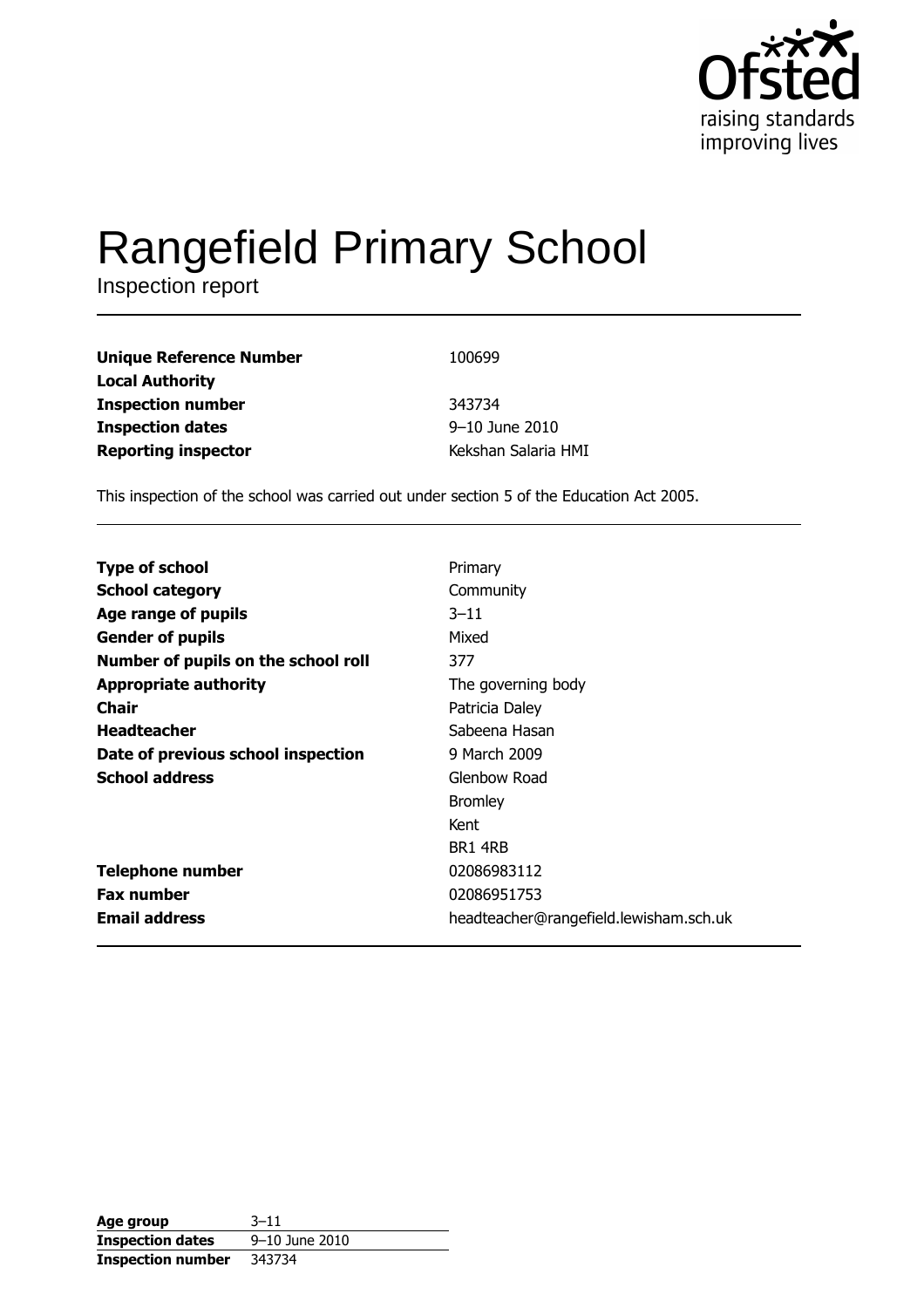The Office for Standards in Education, Children's Services and Skills (Ofsted) regulates and inspects to achieve excellence in the care of children and young people, and in education and skills for learners of all ages. It regulates and inspects childcare and children's social care, and inspects the Children and Family Court Advisory Support Service (Cafcass), schools, colleges, initial teacher training, work-based learning and skills training, adult and community learning, and education and training in prisons and other secure establishments. It rates council children's services, and inspects services for looked after children, safequarding and child protection.

Further copies of this report are obtainable from the school. Under the Education Act 2005, the school must provide a copy of this report free of charge to certain categories of people. A charge not exceeding the full cost of reproduction may be made for any other copies supplied.

If you would like a copy of this document in a different format, such as large print or Braille, please telephone 08456 404045, or email enquiries@ofsted.gov.uk.

You may copy all or parts of this document for non-commercial educational purposes, as long as you give details of the source and date of publication and do not alter the documentation in any way.

Royal Exchange Buildings St Ann's Square Manchester M2 7LA T: 08456 404045 Textphone: 0161 618 8524 E: enquiries@ofsted.gov.uk W: www.ofsted.gov.uk © Crown copyright 2010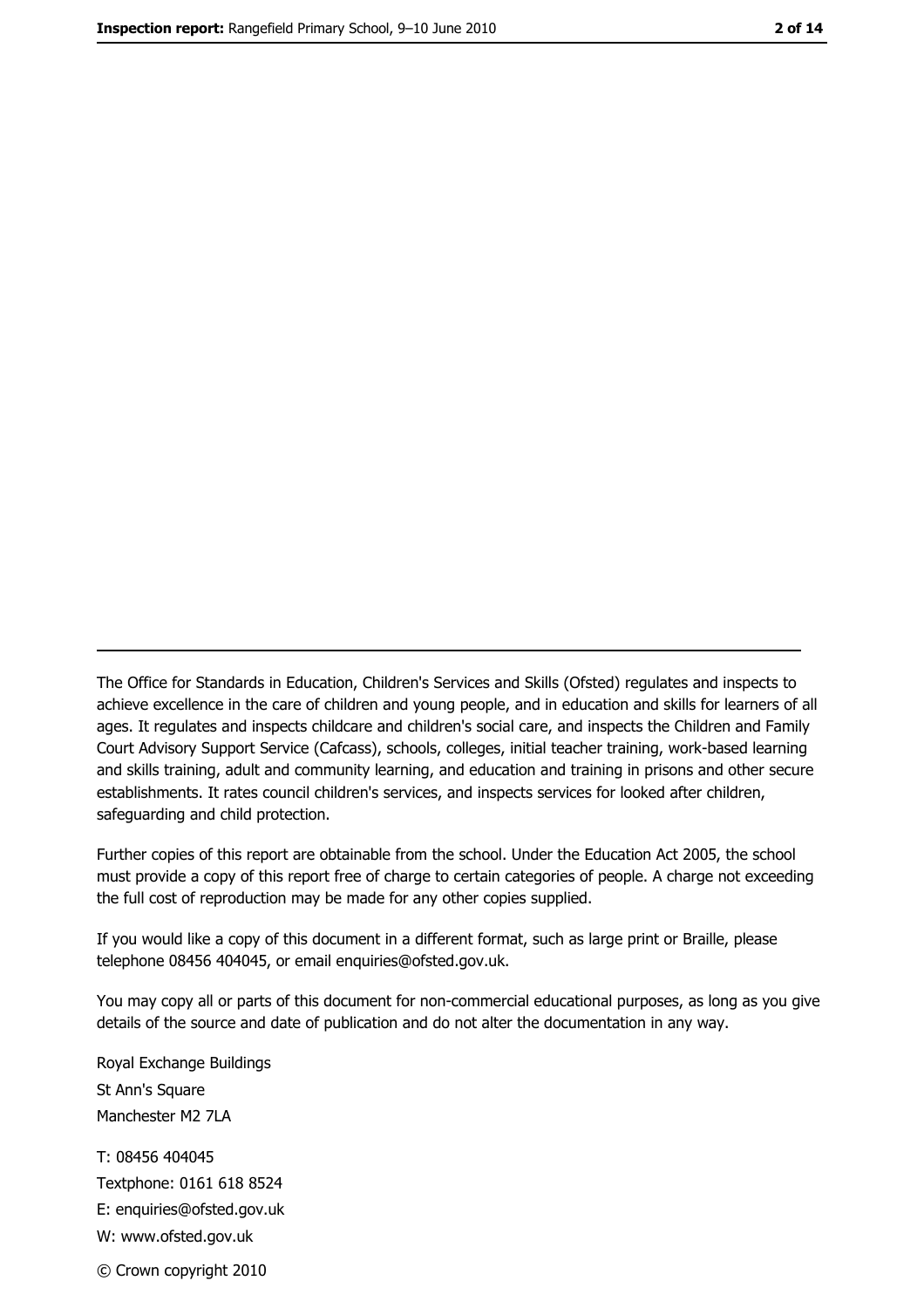# **Introduction**

This inspection was carried out by one of Her Majesty's Inspectors and two additional inspectors. The inspectors visited 16 lessons and made short visits to three intervention sessions. They observed 15 teachers. They held meetings with the Chair of the Governing Body, the School Improvement Partner, staff and groups of pupils. They observed the school's work, and looked at a wide range of documentation, including teachers' planning, pupils' books, the school improvement plan, assessment records, individual education plans, and minutes of meetings and the report of the School Improvement Partner. The responses from 74 questionnaires from parents and carers were also analysed.

The inspection team reviewed many aspects of the school's work. It looked in detail at the following:

- pupils' learning and progress across the school  $\blacksquare$
- how well teaching meets the needs of pupils, particularly in writing and  $\blacksquare$ mathematics
- the support available for pupils with special educational needs and/or disabilities  $\blacksquare$ and those for whom English is not their home language
- the effectiveness of leadership and management at all levels in contributing to the  $\blacksquare$ school's improvement.

# **Information about the school**

Rangefield Primary is an average-sized primary school. The proportion of pupils known to be eligible for free school meals is well above the national average. The majority of pupils come from minority ethnic backgrounds. Nearly a third of the pupils speak English as an additional language. The proportion of pupils identified as having special educational needs and/or disabilities, predominantly linked to difficulties in communication, behavioural, emotional or social needs, is in line with the national average.

At the last inspection in March 2009 the school was issued with a notice to improve because significant improvements were required in relation to standards, achievement, teaching and learning and the Early Years Foundation Stage. The school received a monitoring visit by one of Her Majesty's Inspectors in October 2009.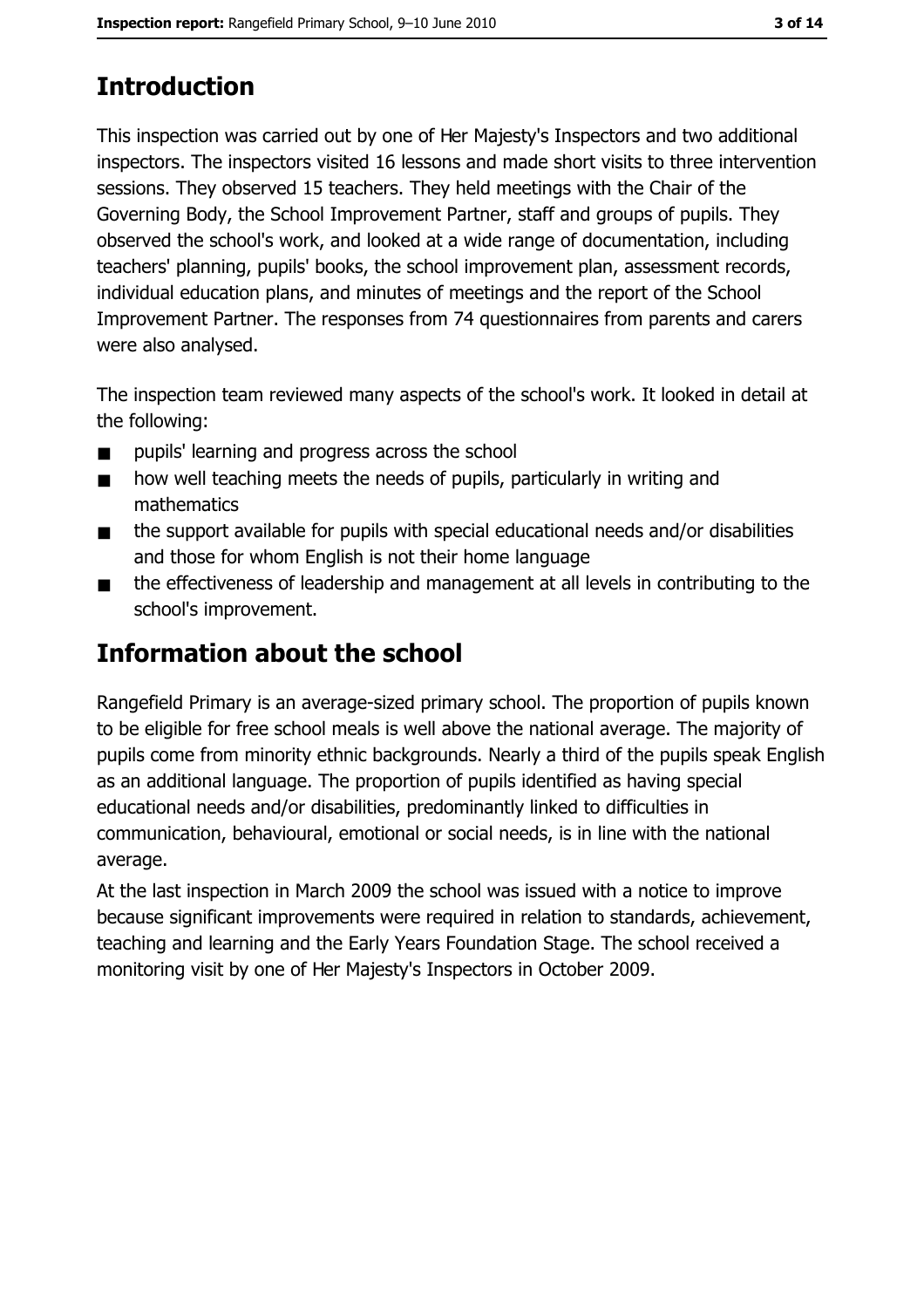# **Inspection judgements**

## Overall effectiveness: how good is the school?

#### The school's capacity for sustained improvement

## **Main findings**

In accordance with section 13 (5) of the Education Act 2005, Her Majesty's Chief Inspector is of the opinion that this school no longer requires significant improvement. Rangefield Primary is providing a good standard of education for its pupils and is making rapid and sustainable improvement. The headteacher and staff are in pursuit of excellence for this school and what they have achieved already suggests they will succeed in their aim.

Parents and carers, pupils and staff are strongly of the belief that Rangefield is a greatly improved school. Pivotal to the improvements have been the headteacher and two deputy headteachers. Together with the senior staff and through good self-evaluation they have established a shared vision for the school's work and all staff have worked unstintingly towards this. This has led to much good teaching and an improved curriculum, enabling pupils to redress their previous underachievement. Pupils' behaviour and attitudes to school are now good and their achievement is good and improving. As one parent noted, 'Since we have had the new headteacher, things get done'; another noted, 'Staff are now welcoming towards parents.' Pupils in particular are increasingly proud of their school and appreciative of the changes that have happened. The senior leaders have very high aspirations for the school and know the school well. Despite the many recent staff changes, an increased impetus for school improvement has successfully been created through the establishment of a strong management team. Senior leaders have used their substantial expertise to steer developments in key areas, create a culture of continuous improvement and to encourage staff to take a lead in trying new ways of doing things to improve the school. Systems work well because of good teamwork and communication. Good targeted support from the local authority has contributed to building good capacity for continuing improvement.

From a below-average starting point, pupils make good progress because they are well taught and given good support to enhance their learning. As a result, they enjoy lessons, participate with enthusiasm and by the end of Year 6 achieve well. Pupils with special educational needs and/or disabilities also achieve well because of the extensive support provided for them. The continued drive for improvement has resulted in much good teaching. This good teaching has been the key factor in accelerating pupils' progress and improving attainment. The improvements in teaching are due to robust and regular monitoring, targeted support and coaching. Consequently, pupils are catching up from the legacy of poor provision. Lessons have many strengths, notably pupils' positive attitudes to learning, their good relationships with staff and the very calm and pleasant classroom environment. Pupils are clear about what is expected of them and lessons move at a brisk pace. Where teaching is, on occasions, less

|  | ۰. |  |
|--|----|--|
|--|----|--|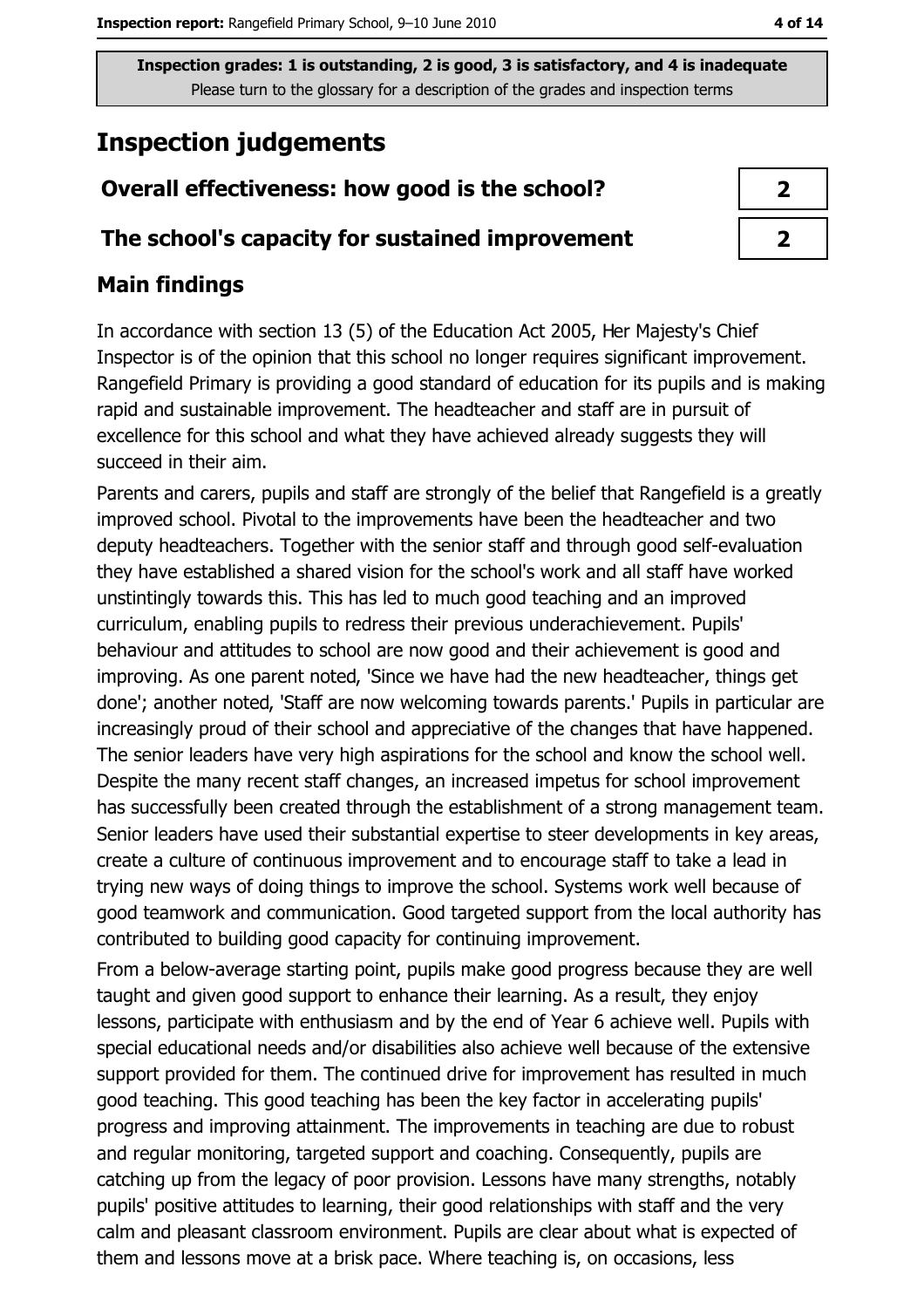successful, it is because there is not the same degree of challenge, particularly for the more able. Additionally, these teachers spend too much time talking, allowing insufficient time for pupils to develop their speaking skills or explore issues for themselves and consolidate their understanding. Pupils now receive good, and in some classes outstanding, quidance from teachers on how to improve their work.

The systems that senior staff use to regularly track pupils' progress are good. They give a clear picture of individual pupils' attainment and progress in relation to national expectations and are an important tool for identifying those pupils who need additional support. However, in the Early Years Foundation Stage opportunities are sometimes missed to make informal observations to feed into future planning.

Pupils' personal development is good and pupils are well cared for and supported. Particularly good support is provided for those pupils encountering difficult or challenging times. Pupils with special educational needs and/or disabilities and those at an early stage in learning English are well supported, helping them to make good progress. Numerous pupils say that behaviour has improved considerably and relationships between all members of this increasingly diverse community are good.

## What does the school need to do to improve further?

- Raise pupils' attainment and accelerate their progress by:
	- ensuring greater opportunities for pupils to contribute to their learning by developing their speaking and listening skills
	- making effective use of assessment to plan consistently challenging work for the more-able pupils.
	- Ensure more frequent observations are taken in the Early Years Foundation  $\overline{\phantom{0}}$ Stage in order to inform future planning.

#### **Outcomes for individuals and groups of pupils**

Results for the end of Key Stage 2 improved last year. Year 6 pupils leave the school with standards that are in line with those found nationally and there is a clear trend of improvement. Challenging but realistic targets have been set for attainment at the end of Year 6 and pupils in the present Year 6 are well on their way to achieving these. Pupils' achievement is good and accelerating in relation to their low starting points. This success is due to higher teacher expectations of what pupils can achieve. Vulnerable pupils, including those who find learning difficult, make the same progress as their classmates because of the effective additional support they receive.

Pupils say there is little bullying in school and most trust teachers to deal with any that might happen. The vast majority say they feel safe. Most pupils are polite, friendly and courteous. Pupils make a good contribution to the life of the school by taking on responsibilities, such as the school council. They clearly know right from wrong and show respect for themselves and others. Pupil's spiritual, moral, social and cultural development is good. Throughout the school there is a harmonious and thoughtful

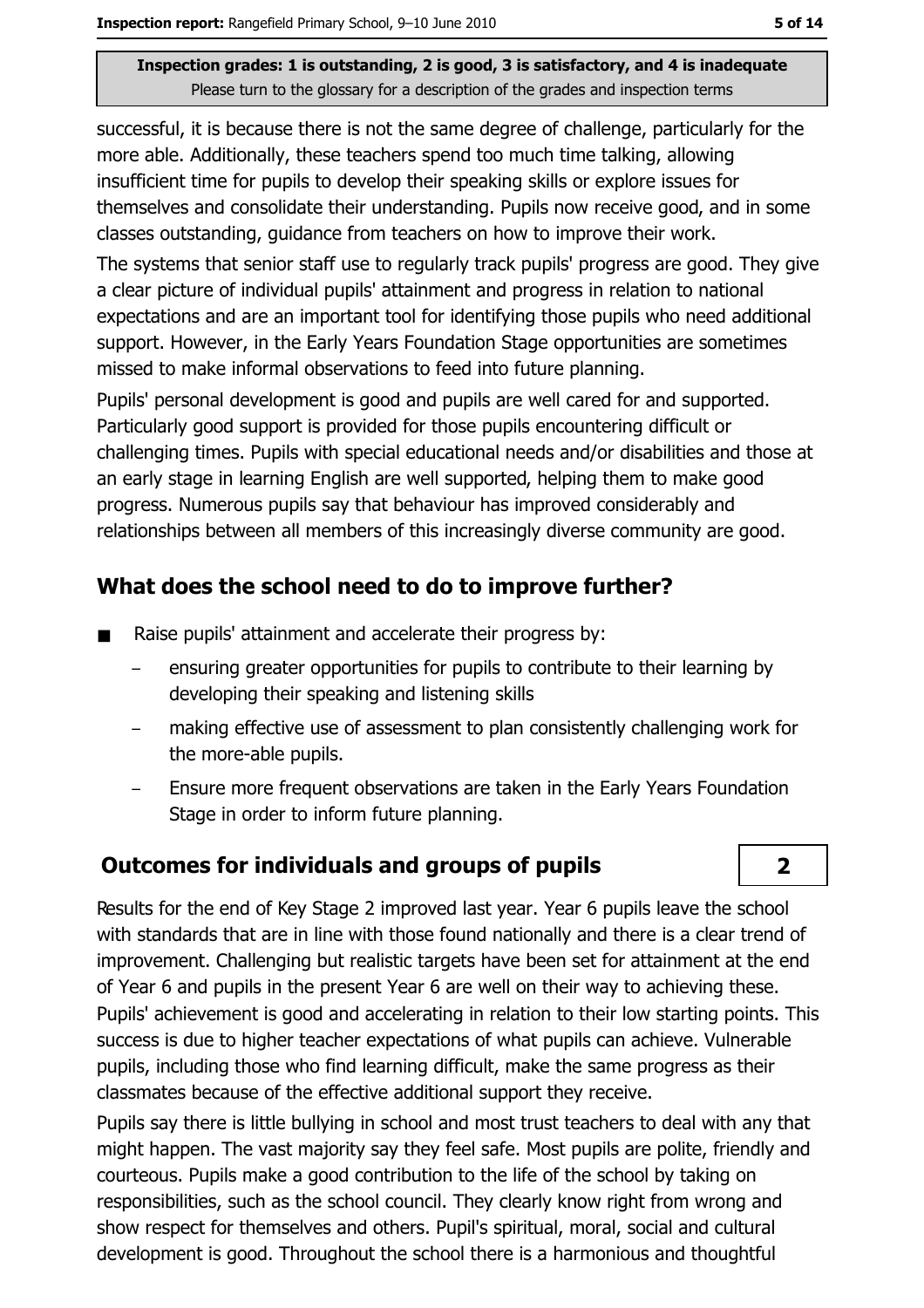atmosphere and pupils show good concern for the needs of others by raising funds for charities.

Pupils develop healthy lifestyles by selecting from a range of healthy options at lunchtime and taking frequent exercise and they have a good understanding of how to stay safe. Attendance is average, but is showing signs of improving as a result of the considerable efforts the school has put into encouraging pupils to attend regularly. Pupils' good personal development, along with good basic skills, prepares them well for the next stage of their education and later life.

These are the grades for pupils' outcomes

| Pupils' achievement and the extent to which they enjoy their learning                                                     |                         |  |
|---------------------------------------------------------------------------------------------------------------------------|-------------------------|--|
| Taking into account:<br>Pupils' attainment <sup>1</sup>                                                                   | 3                       |  |
| The quality of pupils' learning and their progress                                                                        | $\mathcal{P}$           |  |
| The quality of learning for pupils with special educational needs and/or<br>disabilities and their progress               | $\mathcal{P}$           |  |
| The extent to which pupils feel safe                                                                                      | $\overline{\mathbf{2}}$ |  |
| <b>Pupils' behaviour</b>                                                                                                  | $\overline{\mathbf{2}}$ |  |
| The extent to which pupils adopt healthy lifestyles                                                                       | $\overline{\mathbf{2}}$ |  |
| The extent to which pupils contribute to the school and wider community                                                   |                         |  |
| The extent to which pupils develop workplace and other skills that will<br>contribute to their future economic well-being |                         |  |
| Taking into account:<br>Pupils' attendance <sup>1</sup>                                                                   | 3                       |  |
| The extent of pupils' spiritual, moral, social and cultural development                                                   |                         |  |

## How effective is the provision?

Lessons are generally engaging, well planned and enjoyed by pupils. In the most effective lessons teachers use questioning well, encouraging pupils to give reasoned responses. Teachers' expectations about what pupils, particularly more-able pupils, might achieve are not always high enough. This is noticeable in the way some teachers miss opportunities to extend pupils' thinking skills when questioning pupils. Teachers' subject knowledge is secure. They use interactive whiteboards well, particularly in the

The grades for attainment and attendance are: 1 is high; 2 is above average; 3 is broadly average; and 4 is low.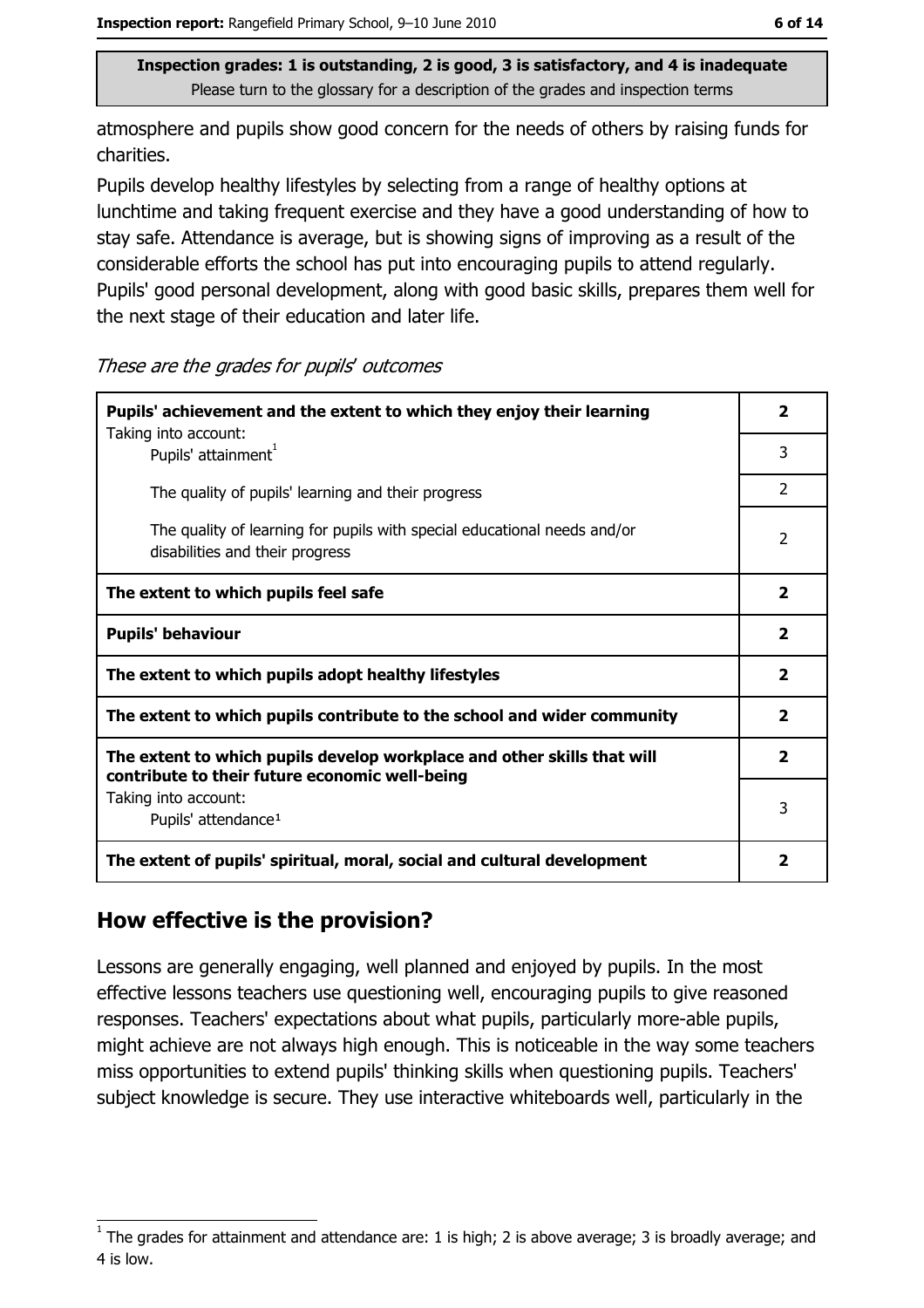introductions to lessons when they share the purpose of lessons with pupils. In some lessons teachers spend too much time talking, allowing insufficient time for pupils to develop their speaking skills or explore issues for themselves. Teaching assistants make a considerable contribution to pupils' learning. They work closely with teachers, supporting individuals and small groups. The school has worked hard to improve the marking of pupils' work; marking is informative and detailed, making clear to the pupils what they need to do to improve.

Themed events such as the Community Link topic in Year 5 and Enterprise Week, along with visits and visitors to school, very successfully add to the richness of the curriculum. These activities broaden pupils' personal experiences well, widen their horizons and make a notable contribution to pupils' good personal development.

Care, quidance and support are good and enhanced by the well-established links with a range of external agencies and with parents. Staff know individual pupils well. An appropriate range of different intervention strategies are used to support pupils' different needs, including their social and emotional development.

| The quality of teaching                                                                                    |  |
|------------------------------------------------------------------------------------------------------------|--|
| Taking into account:<br>The use of assessment to support learning                                          |  |
| The extent to which the curriculum meets pupils' needs, including, where<br>relevant, through partnerships |  |
| The effectiveness of care, guidance and support                                                            |  |

#### How effective are leadership and management?

The outstanding head and deputy headteachers are a highly effective leadership team. They provide a very strong lead with drive and determination to ensure that all pupils reach their potential. Because of this, everyone is exceptionally clear about what needs to be done to improve even further and the part they have to play in achieving this. Middle leaders play a key role in leading aspects of improvement. They are actively involved in monitoring, reviewing and planning for improvement. The quality of governance is satisfactory. Governors are supportive of and loyal to the school, but do not secure improvement with sufficient rigour. Staff development is given high priority and is well focused on the school's priorities that fully reflect the areas that are most in need of improvement. Staff are approaching these developments very enthusiastically, and the school's track record shows that it is well placed to move forward.

Provision for community cohesion is good. There is a strong cohesive community within the school. The school has appropriate plans in place for the promotion of cohesion within the wider community. The school's procedures for safeguarding are secure. Checks on new staff are carried out correctly and recorded well. The school promotes equal opportunities well. It is strongly committed to inclusion and removing barriers to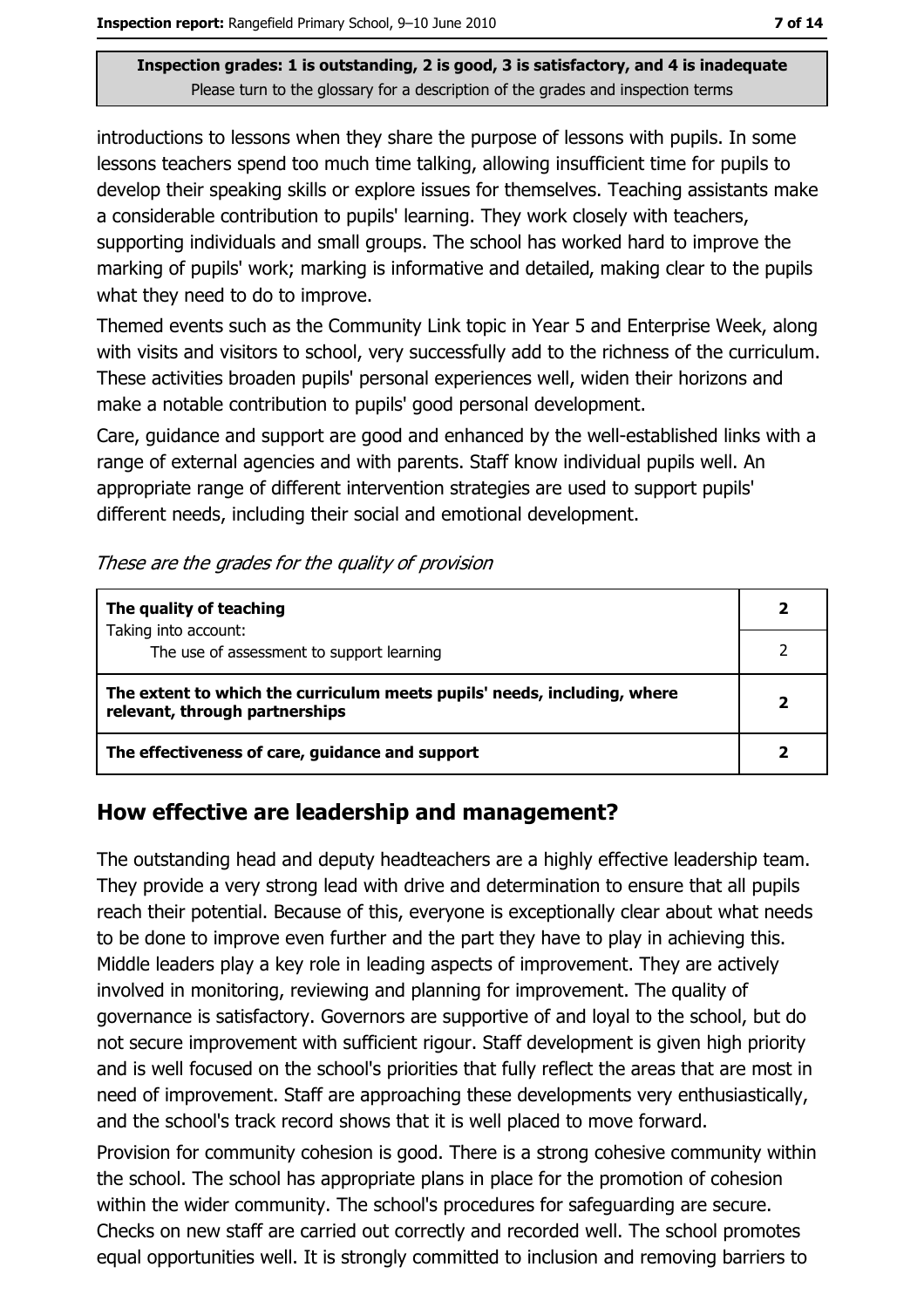success. The school makes good use of intervention sessions, for example nurture groups run by the learning mentor, which support and enable the most vulnerable pupils to make good progress from their starting points.

Partnerships with parents and carers are strong and the large majority are very pleased with the school. Some took the opportunity of the inspection to raise issues, but inspectors generally found that there were no grounds for concern and that for every issue raised, there were a number of parents and carers who considered the same matter to be a strength.

These are the grades for leadership and management

| The effectiveness of leadership and management in embedding ambition and<br>driving improvement                                                                     |                         |  |
|---------------------------------------------------------------------------------------------------------------------------------------------------------------------|-------------------------|--|
| Taking into account:<br>The leadership and management of teaching and learning                                                                                      | 2                       |  |
| The effectiveness of the governing body in challenging and supporting the<br>school so that weaknesses are tackled decisively and statutory responsibilities<br>met | 3                       |  |
| The effectiveness of the school's engagement with parents and carers                                                                                                | 2                       |  |
| The effectiveness of partnerships in promoting learning and well-being                                                                                              | $\overline{\mathbf{2}}$ |  |
| The effectiveness with which the school promotes equality of opportunity and<br>tackles discrimination                                                              |                         |  |
| The effectiveness of safeguarding procedures                                                                                                                        | $\mathbf{2}$            |  |
| The effectiveness with which the school promotes community cohesion                                                                                                 | $\mathbf{2}$            |  |
| The effectiveness with which the school deploys resources to achieve<br>value for money                                                                             |                         |  |

## **Early Years Foundation Stage**

Children enter the Nursery with knowledge and understanding below expectations, particularly in their language and mathematical development. They make good progress in the Early Years Foundation Stage. This is because the staff are keenly aware of the social needs of the individual children. The well-established induction procedures help children to settle well. Parents and carers agree that their children settle happily into school because of the strong nurturing environment. As a parent noted, Teaching and support in the Reception class this year has been of the highest standard. My child is exceeding expectations and has enjoyed every moment of this school year.' The appropriate deployment of staff and the safe environment help children to develop good social and play skills.

Children feel safe and enjoy school. They willingly participate in the good range of activities and behave well. The children learn and develop best when adults use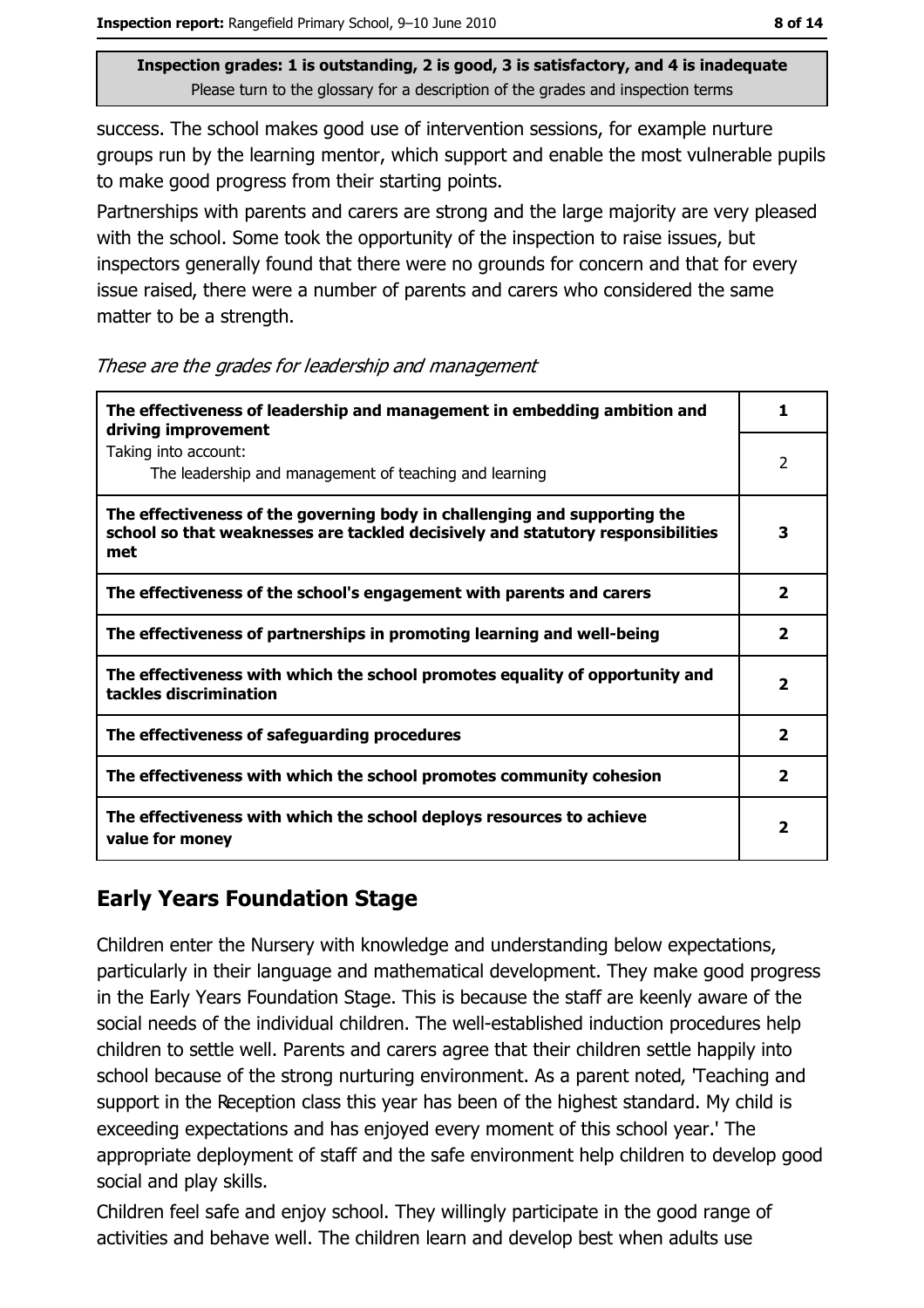guestioning effectively to develop their speaking and listening skills and broaden their understanding of the world around them. The school has worked hard to ensure there is a consistent approach to teaching children to link sounds and letters (phonics). This has been successful and children make very good progress in this area of their learning. The provision, both indoors and out, is exciting and nurturing. Some observation of children's learning takes place. However, opportunities are sometimes missed for informal observations in order to inform future planning.

The Early Years Foundation Stage is well led and managed and there is a good understanding of the strengths and areas to develop. Children are well prepared for the transition to the next phase of their learning.

These are the grades for the Early Years Foundation Stage

| <b>Overall effectiveness of the Early Years Foundation Stage</b>                      |               |
|---------------------------------------------------------------------------------------|---------------|
| Taking into account:                                                                  |               |
| Outcomes for children in the Early Years Foundation Stage                             |               |
| The quality of provision in the Early Years Foundation Stage                          |               |
| The effectiveness of leadership and management of the Early Years<br>Foundation Stage | $\mathcal{P}$ |

#### **Views of parents and carers**

The majority of parents and carers who responded to the questionnaires were mostly positive about the work of the school. A very few parents and carers raised concerns about pupils' behaviour; the findings of the inspection team did not agree with these concerns.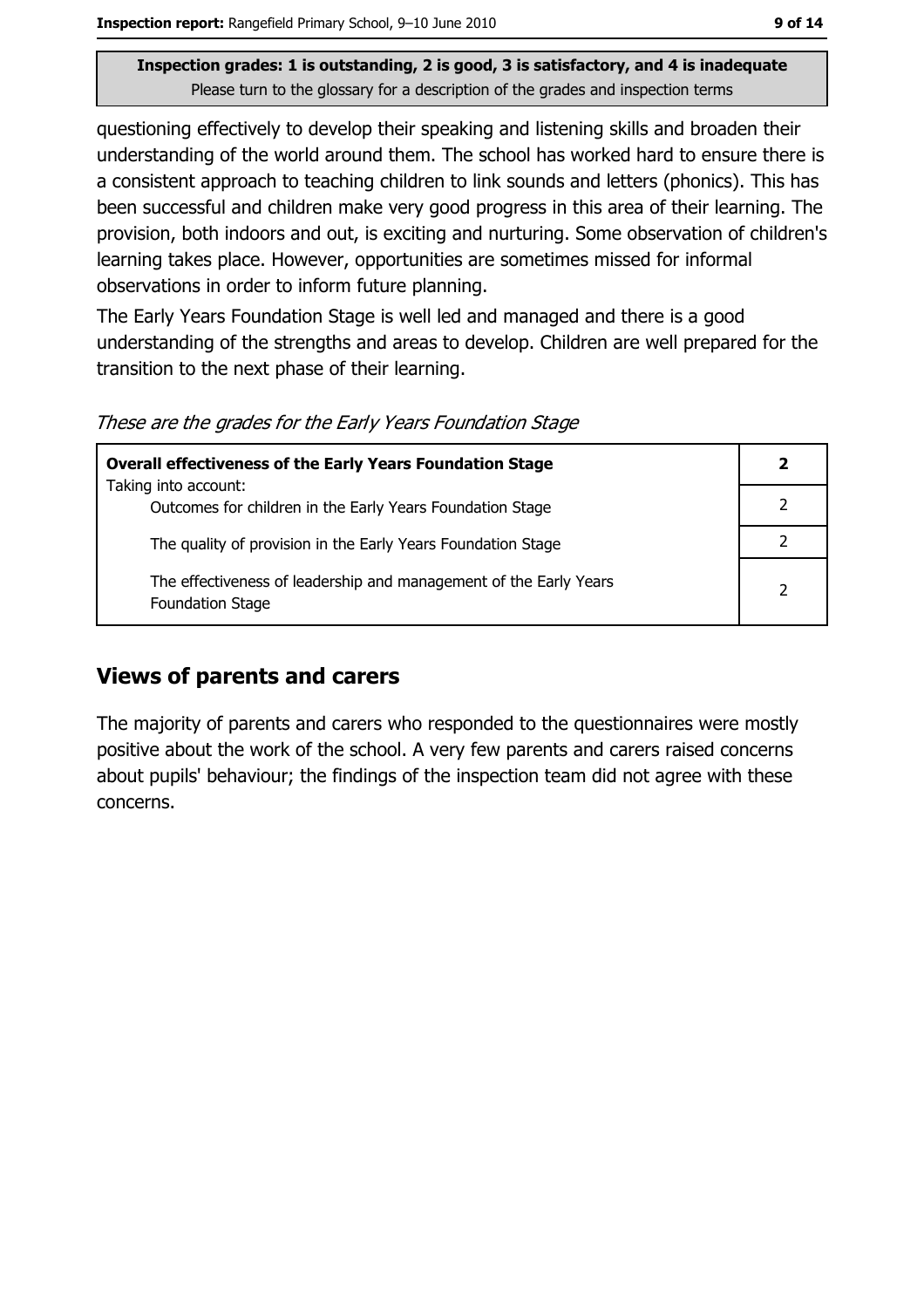#### Responses from parents and carers to Ofsted's questionnaire

Ofsted invited all the registered parents and carers of pupils registered at Rangefield Primary to complete a questionnaire about their views of the school.

In the questionnaire, parents and carers were asked to record how strongly they agreed with 13 statements about the school.

The inspection team received 74 completed questionnaires by the end of the on-site inspection. In total, there are 377 pupils registered at the school.

| <b>Statements</b>                                                                                                                                                                                                                                       |              | <b>Strongly</b><br><b>Agree</b><br><b>Agree</b> |              |               | <b>Disagree</b> | <b>Strongly</b><br>disagree |              |               |
|---------------------------------------------------------------------------------------------------------------------------------------------------------------------------------------------------------------------------------------------------------|--------------|-------------------------------------------------|--------------|---------------|-----------------|-----------------------------|--------------|---------------|
|                                                                                                                                                                                                                                                         | <b>Total</b> | $\frac{1}{2}$                                   | <b>Total</b> | $\frac{0}{0}$ | <b>Total</b>    | $\frac{0}{0}$               | <b>Total</b> | $\frac{9}{6}$ |
| My child enjoys school                                                                                                                                                                                                                                  | 49           | 66                                              | 19           | 26            | 3               | 4                           | 3            | 4             |
| The school keeps my child<br>safe                                                                                                                                                                                                                       | 44           | 59                                              | 28           | 38            | $\mathbf{1}$    | 1                           | $\mathbf{0}$ | 0             |
| The school informs me<br>about my child's progress                                                                                                                                                                                                      | 38           | 51                                              | 34           | 46            | $\mathbf{1}$    | $\mathbf{1}$                | 1            | $\mathbf{1}$  |
| My child is making enough<br>progress at this school                                                                                                                                                                                                    | 36           | 49                                              | 36           | 49            | $\overline{2}$  | 3                           | 0            | 0             |
| The teaching is good at this<br>school                                                                                                                                                                                                                  | 39           | 53                                              | 35           | 47            | $\mathbf 0$     | 0                           | 0            | 0             |
| The school helps me to<br>support my child's learning                                                                                                                                                                                                   | 34           | 46                                              | 34           | 46            | 3               | 4                           | 0            | 0             |
| The school helps my child to<br>have a healthy lifestyle                                                                                                                                                                                                | 31           | 42                                              | 33           | 45            | 9               | 12                          | 1            | $\mathbf{1}$  |
| The school makes sure that<br>my child is well prepared for<br>the future (for example<br>changing year group,<br>changing school, and for<br>children who are finishing<br>school, entering further or<br>higher education, or<br>entering employment) | 28           | 38                                              | 32           | 43            | $\overline{7}$  | 9                           | $\mathbf 0$  | 0             |
| The school meets my child's<br>particular needs                                                                                                                                                                                                         | 26           | 35                                              | 38           | 51            | 6               | 8                           | 0            | 0             |
| The school deals effectively<br>with unacceptable behaviour                                                                                                                                                                                             | 29           | 39                                              | 34           | 46            | 5               | $\overline{7}$              | 4            | 5             |
| The school takes account of<br>my suggestions and<br>concerns                                                                                                                                                                                           | 22           | 28                                              | 43           | 58            | 7               | 9                           | 0            | 0             |
| The school is led and<br>managed effectively                                                                                                                                                                                                            | 41           | 55                                              | 29           | 39            | $\overline{3}$  | $\overline{4}$              | 0            | $\mathbf 0$   |
| Overall, I am happy with my<br>child's experience at this<br>school                                                                                                                                                                                     | 40           | 55                                              | 30           | 41            | $\mathbf{1}$    | $\mathbf{1}$                | $\mathbf{1}$ | $\mathbf{1}$  |

The table above summarises the responses that parents and carers made to each statement. The percentages indicate the proportion of parents and carers giving that response out of the total number of completed questionnaires. Where one or more parents and carers chose not to answer a particular question, the percentages will not add up to 100%.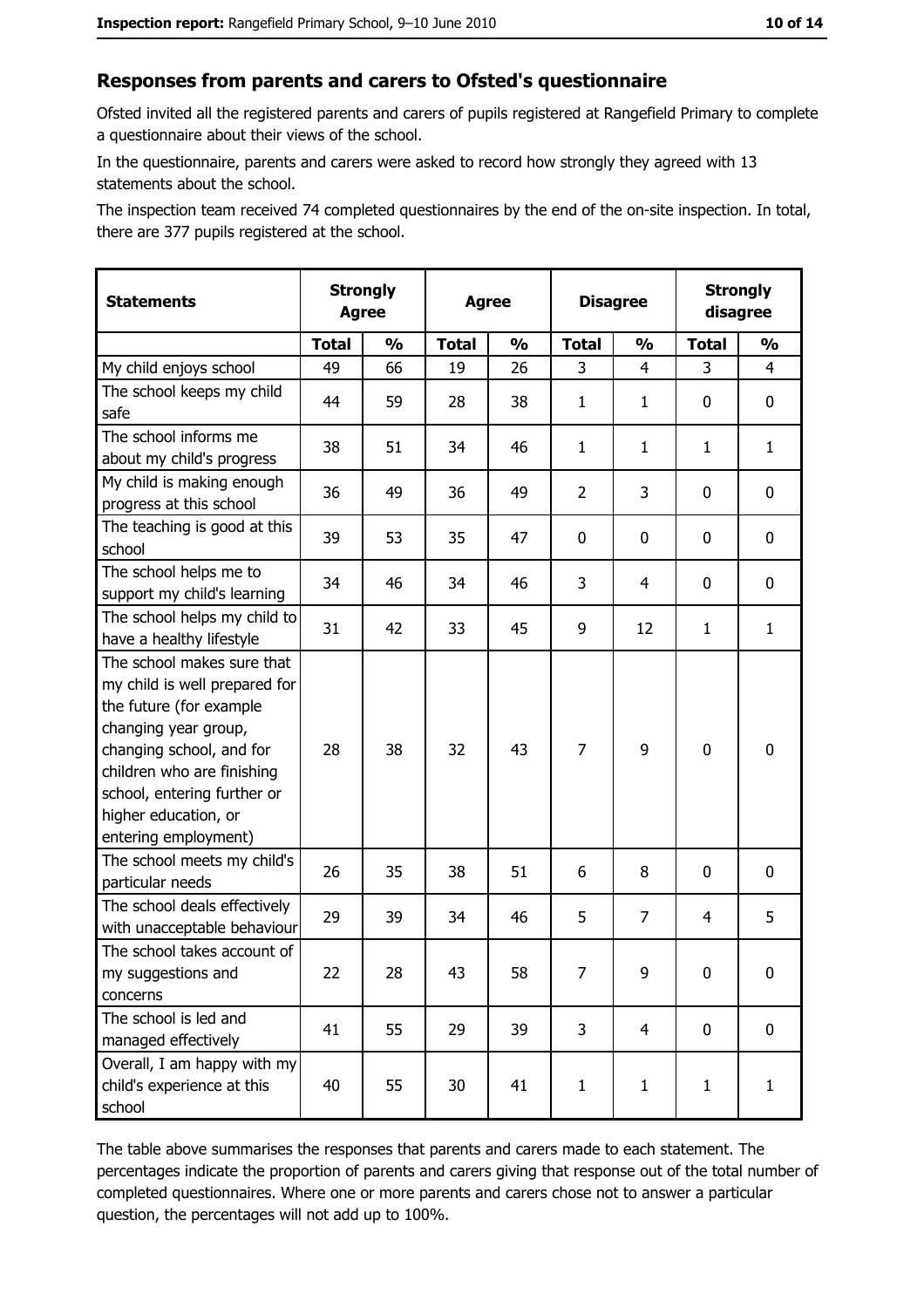# Glossary

| Grade   | <b>Judgement</b> | <b>Description</b>                                                                                                                                                                                                               |
|---------|------------------|----------------------------------------------------------------------------------------------------------------------------------------------------------------------------------------------------------------------------------|
| Grade 1 | Outstanding      | These features are highly effective. An oustanding<br>school provides exceptionally well for its pupils' needs.                                                                                                                  |
| Grade 2 | Good             | These are very positive features of a school. A school<br>that is good is serving its pupils well.                                                                                                                               |
| Grade 3 | Satisfactory     | These features are of reasonable quality. A satisfactory<br>school is providing adequately for its pupils.                                                                                                                       |
| Grade 4 | Inadequate       | These features are not of an acceptable standard. An<br>inadequate school needs to make significant<br>improvement in order to meet the needs of its pupils.<br>Ofsted inspectors will make further visits until it<br>improves. |

## What inspection judgements mean

#### **Overall effectiveness of schools**

|                       | Overall effectiveness judgement (percentage of<br>schools) |      |                     |                   |
|-----------------------|------------------------------------------------------------|------|---------------------|-------------------|
| <b>Type of school</b> | <b>Outstanding</b>                                         | Good | <b>Satisfactory</b> | <b>Inadequate</b> |
| Nursery schools       | 51                                                         | 45   | 0                   | 4                 |
| Primary schools       | 6                                                          | 41   | 42                  | 10                |
| Secondary schools     | 8                                                          | 34   | 44                  | 14                |
| Sixth forms           | 10                                                         | 37   | 50                  | 3                 |
| Special schools       | 32                                                         | 38   | 25                  | 5                 |
| Pupil referral units  | 12                                                         | 43   | 31                  | 14                |
| All schools           | 9                                                          | 40   | 40                  | 10                |

New school inspection arrangements were introduced on 1 September 2009. This means that inspectors now make some additional judgements that were not made previously.

The data in the table above is for the period 1 September to 31 December 2009 and is the most recently published data available (see www.ofsted.gov.uk). Please note that the sample of schools inspected during the autumn term 2009 was not representative of all schools nationally, as weaker schools are inspected more frequently than good or outstanding schools.

Percentages are rounded and do not always add exactly to 100. Secondary school figures include those that have sixth forms, and sixth form figures include only the data specifically for sixth form inspection judgements.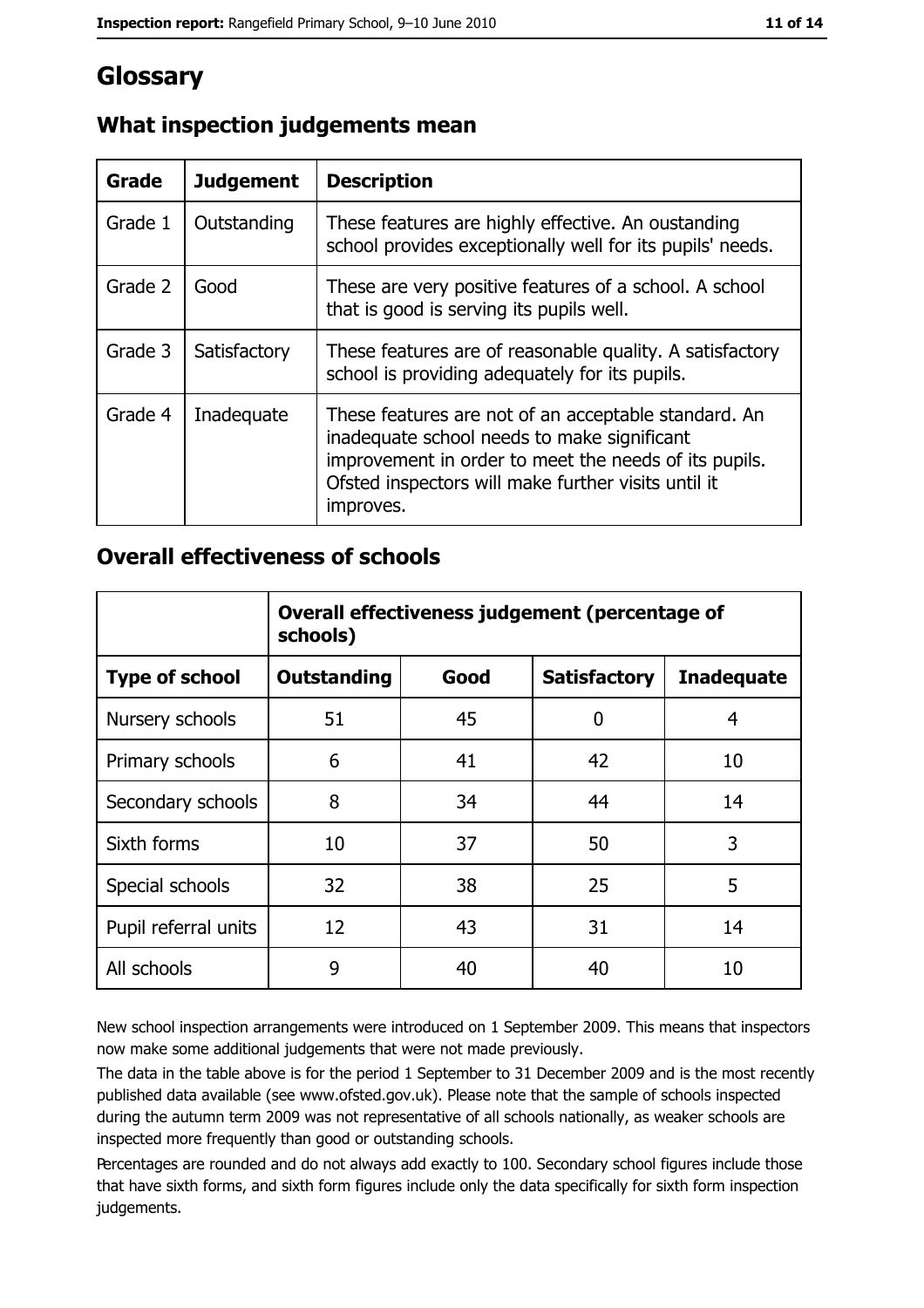# **Common terminology used by inspectors**

| Achievement:                  | the progress and success of a pupil in<br>their learning, development or training.                                                                                                                                                                                                                           |
|-------------------------------|--------------------------------------------------------------------------------------------------------------------------------------------------------------------------------------------------------------------------------------------------------------------------------------------------------------|
| Attainment:                   | the standard of the pupils' work shown by<br>test and examination results and in<br>lessons.                                                                                                                                                                                                                 |
| Capacity to improve:          | the proven ability of the school to<br>continue improving. Inspectors base this<br>judgement on what the school has<br>accomplished so far and on the quality of<br>its systems to maintain improvement.                                                                                                     |
| Leadership and management:    | the contribution of all the staff with<br>responsibilities, not just the headteacher,<br>to identifying priorities, directing and<br>motivating staff and running the school.                                                                                                                                |
| Learning:                     | how well pupils acquire knowledge,<br>develop their understanding, learn and<br>practise skills and are developing their<br>competence as learners.                                                                                                                                                          |
| <b>Overall effectiveness:</b> | inspectors form a judgement on a school's<br>overall effectiveness based on the findings<br>from their inspection of the school. The<br>following judgements, in particular,<br>influence what the overall effectiveness<br>judgement will be.                                                               |
|                               | The school's capacity for sustained<br>improvement.<br>Outcomes for individuals and groups<br>of pupils.<br>The quality of teaching.<br>The extent to which the curriculum<br>meets pupil's needs, including where<br>relevant, through partnerships.<br>The effectiveness of care, guidance<br>and support. |
| Progress:                     | the rate at which pupils are learning in<br>lessons and over longer periods of time. It<br>is often measured by comparing the<br>pupils' attainment at the end of a key<br>stage with their attainment when they<br>started.                                                                                 |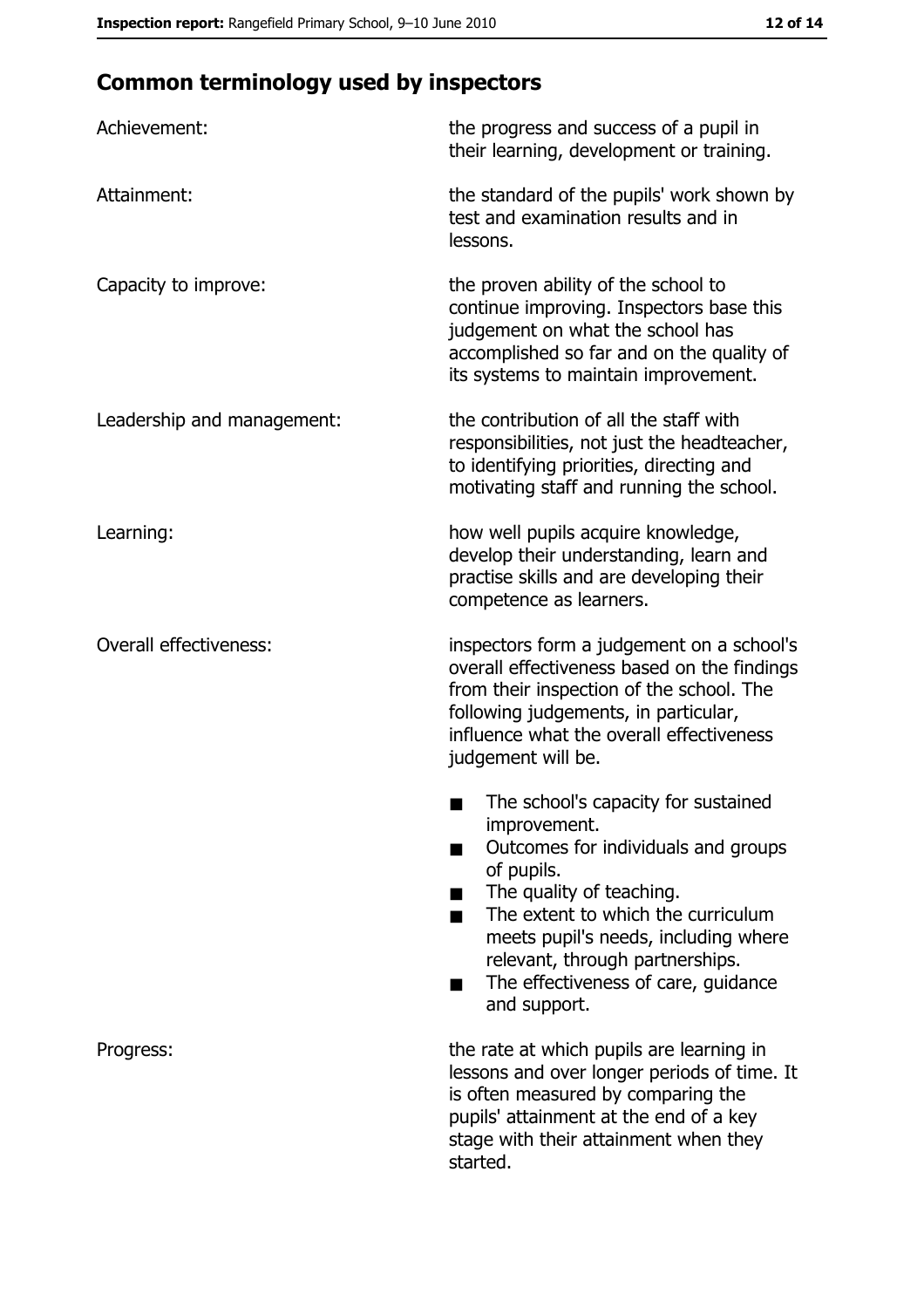This letter is provided for the school, parents and carers to share with their children. It describes Ofsted's main findings from the inspection of their school.



11 June 2010

**Dear Pupils** 

Inspection of Rangefield Primary, Bromley, BR1 4RB

I am writing to thank you for the part you played in the recent inspection of your school. As we explained to those of you that we met, your views really do matter in helping my colleagues and me to decide on how well your school is doing. You were always interesting to talk to, extremely polite and helpful. You spoke very enthusiastically about enjoying school and all of the things in which you take part. Rangefield Primary is a good school.

We liked these things the most.

- $\blacksquare$ You work hard in your lessons and your behaviour is good. We think you are doing much better in your learning. Those of you who fall a little behind or find learning difficult are given good-quality help.
- The school makes sure that you are very safe and well looked after. You take care  $\blacksquare$ to make sure that you help and support each other and know that if you have a problem there is always an adult to talk to.
- You thoroughly enjoy school and are all keen to keep fit and eat the right things.  $\blacksquare$
- Your headteacher is doing a really good job; she is well supported by all staff. They  $\blacksquare$ are working hard to make it an even better place to learn.

We have asked the school to improve on a few areas of its work.

- We know that you like to answer questions and to talk about what you are doing in  $\blacksquare$ lessons. This encourages you to think more about what you are learning and helps you to gain a better understanding. Lessons need to provide more opportunities for this, especially for those of you who could reach the higher levels.
- Staff in the Early Years Foundation Stage should make sure that children are  $\blacksquare$ observed more often.

Your school is a good school. We hope you keep on trying hard and enjoying all of the interesting activities which help you learn and play.

Yours sincerely

Kekshan Salaria

Her Majesty's Inspector